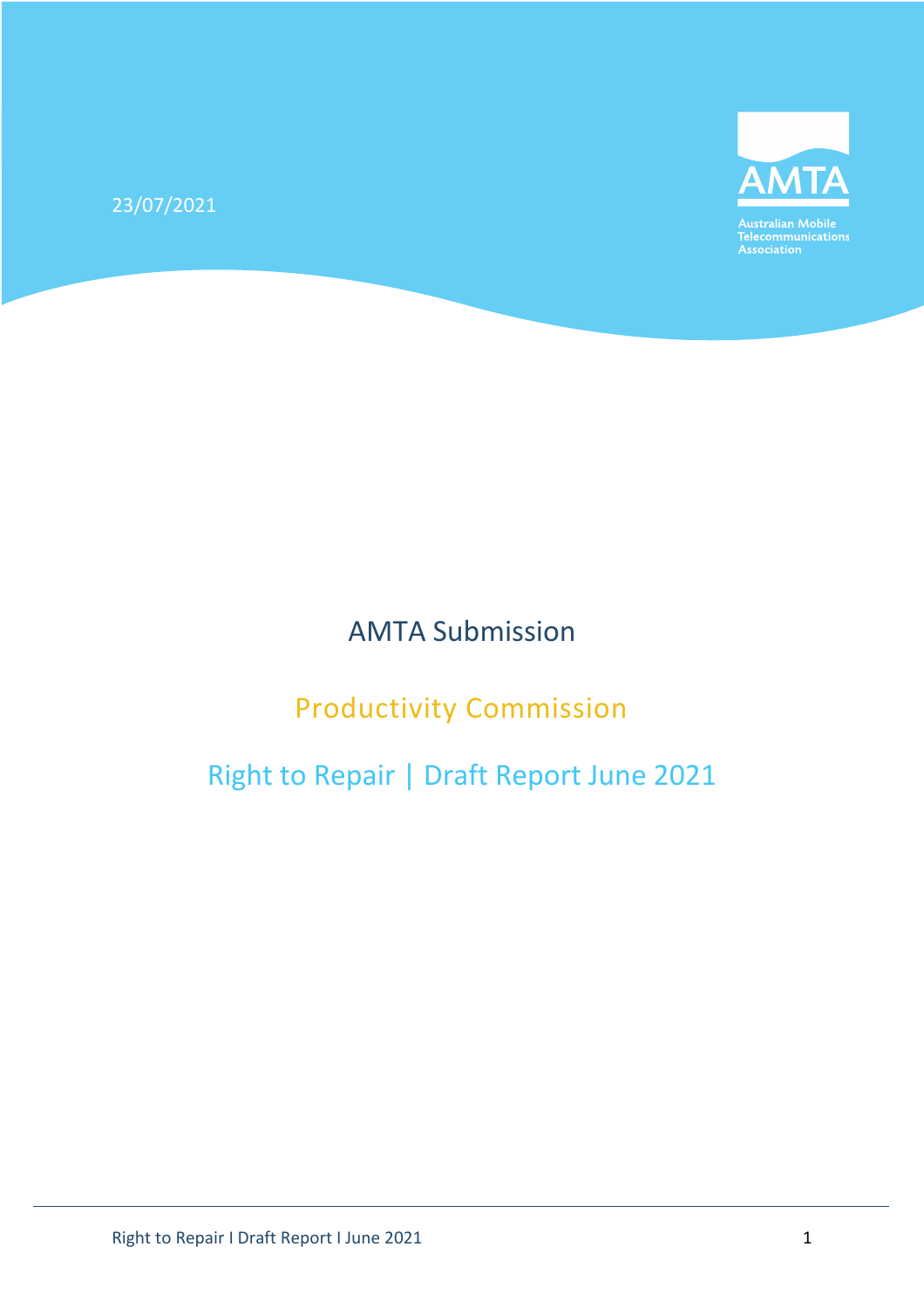

### About AMTA

[AMTA](http://www.amta.org.au/) is the peak industry body representing Australia's mobile telecommunications industry. Its mission is to promote an environmentally, socially and economically responsible, and sustainable industry in Australia, with members including the mobile network operators, service providers, handset manufacturers, network equipment suppliers, retail outlets and other suppliers to the industry.

The industry's product stewardship scheme, [MobileMuster](http://www.mobilemuster.com.au/) is a successful AMTA program established in 1998. AMTA manages the program on behalf of the program's members who fund it voluntarily. MobileMuster members include handset manufacturers (Alcatel, Apple, HMD Global, HTC, Huawei, Google, Motorola, Oppo, Samsung, vivo Mobile, ZTE) and mobile network operators (Optus, Telstra, TPG Telecom (Vodafone).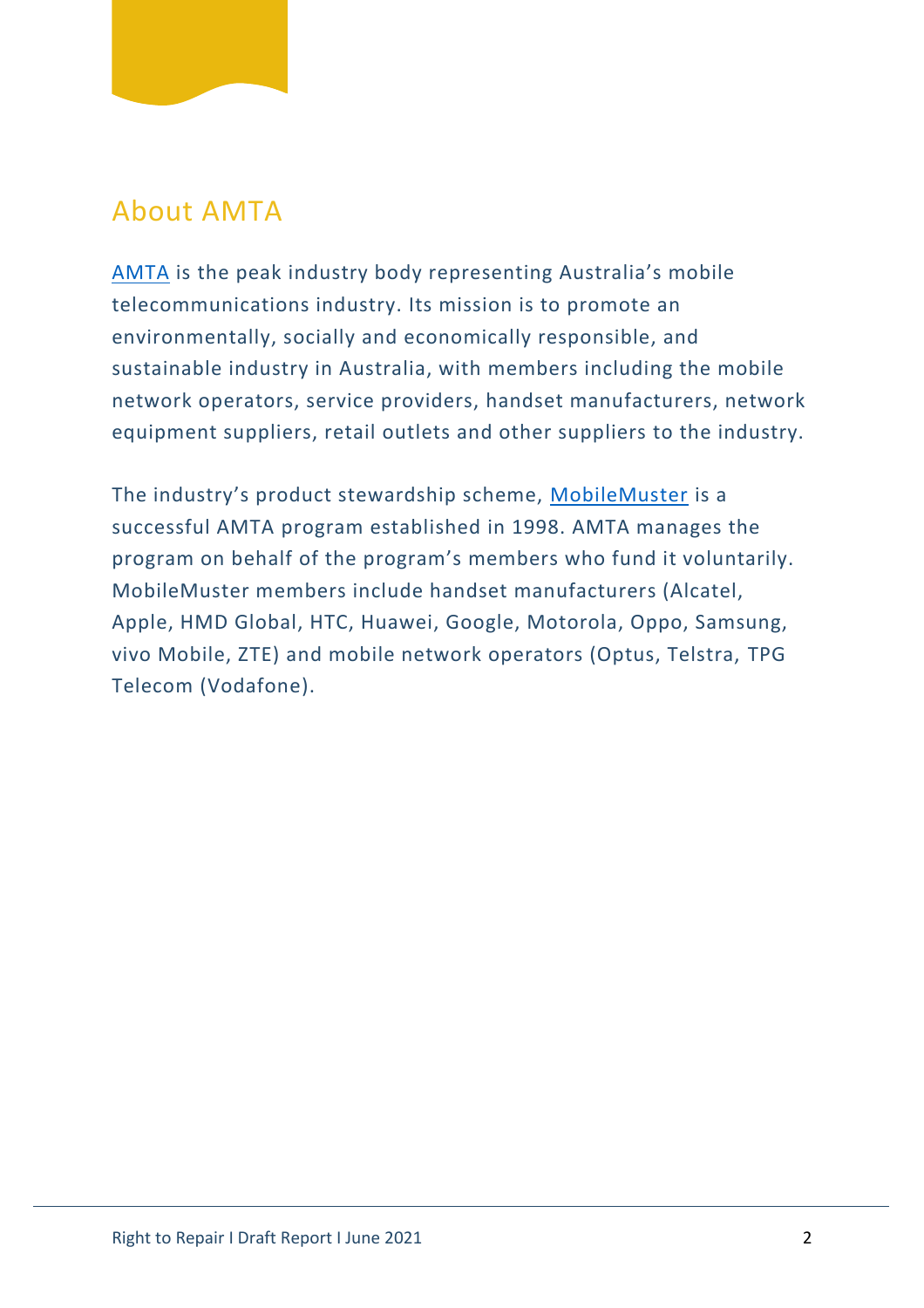# Introduction

The Australian Mobile Telecommunications Association (AMTA) welcomes the opportunity to respond to the Productivity Commission's Draft Report and recommendations on the Right to Repair, released in June 2021. We have provided some overview commentary below as well as responded to some of the specific recommendations in the Draft Report.

AMTA considers the mobile phone repair market is competitive and well supported by industry members in Australia. Australian consumers are readily able to access repair services for mobile devices via an established mobile phone repair industry, which includes manufacturers, retailers as well as independent repairers.

The consumer's right to repair is similarly well protected under the Australian Consumer Law (ACL). The ACL provides a robust regulatory framework for consumer protection, including the right to repair, replacement or refund if a mobile phone fails to meet a consumer guarantee.

Handsets sold in Australia all have a manufacturer's warranty and Australian network providers also provide a warranty for a phone sold under a handset payment plan that covers the term of the contract. Mobile phone manufacturers provide Australian consumers with both in- and out-ofwarranty repair services for all their devices.

AMTA members strive to design products that are both durable and serviceable and do not engage in planned obsolescence as a strategy. We concur with the commissioner's findings in the report that there is no evidence of planned obsolescence in the Australian mobile phone market.

Market research conducted by IPSOS for AMTA<sup>1</sup> also indicates that consumers are holding onto their devices for longer length of time. The research showed that while some consumers choose to purchase the latest handset as soon as it is released; many others retain their mobile phones for much longer, with the average consumer retaining a device for 30 months before passing it on, selling it or finally, recycling it. This trend could be an outcome of the ability to update the software on handsets without having to replace the hardware. Manufacturers offer regular software and security updates for a minimum of two years with some brands offering updates up to five years from purchase.

We believe that any further regulation of repair, beyond the ACL, would serve to be confusing for consumers and could potentially jeopardise consumer privacy, health and safety, as well as create issues for cybersecurity and intellectual property rights as outlined in our comments below.

<sup>1</sup> [Mobile Phone Use, Reuse and Recycling](https://www.mobilemuster.com.au/wp-content/uploads/2020/09/Mobile-phone-use-reuse-and-recycling.pdf) IPSOS report, 2020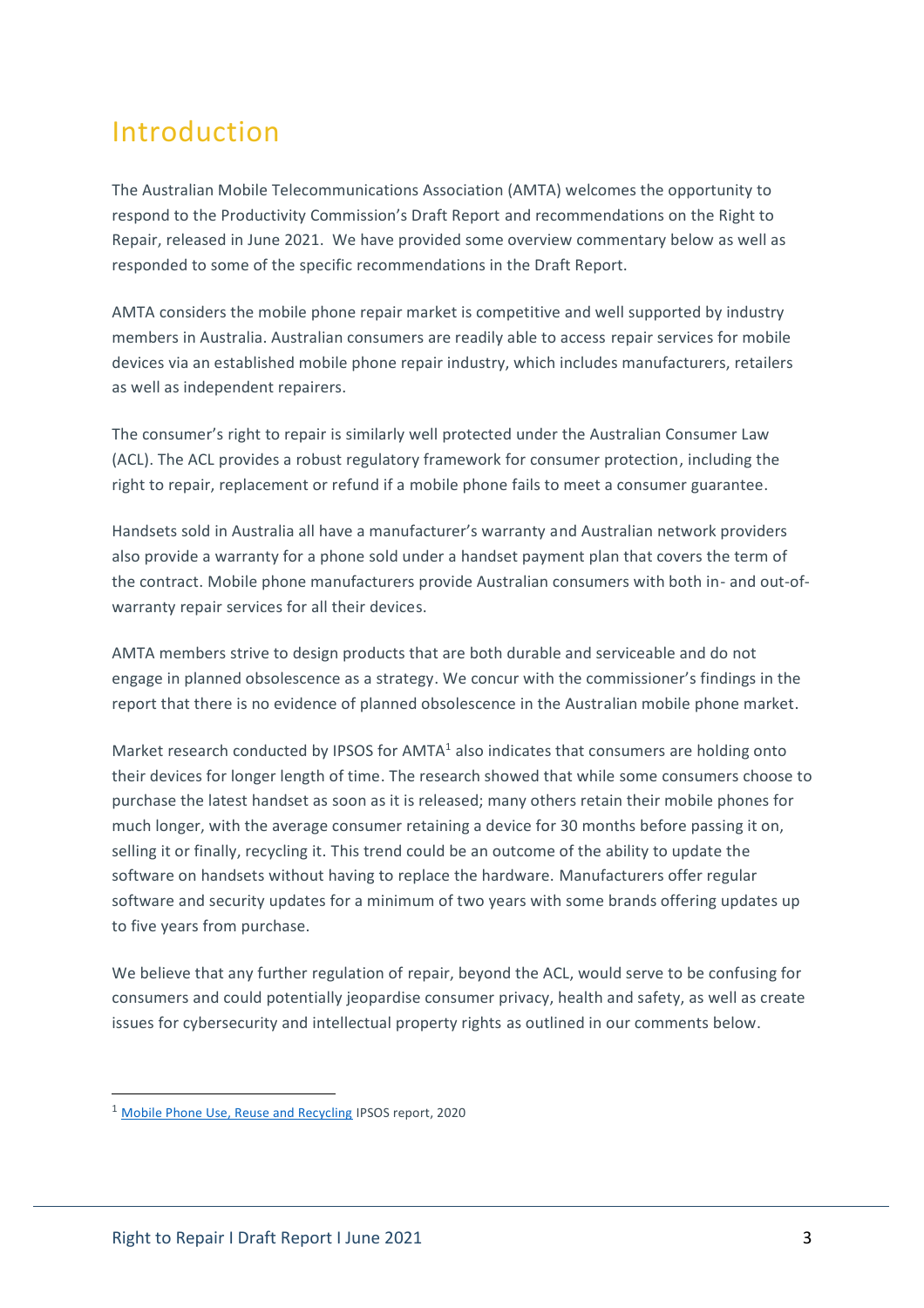### Software updates *Requiring manufacturers to provide software updates for a reasonable period.*

AMTA submits that mobile manufacturers currently provide software and security updates for a reasonable period to Australian consumers. Generally, manufacturers offerings support updates for operating systems for a minimum of two years, and 3 years for security updates. Some manufacturers provide update support for devices for up to five years.

### Amending Copyright Laws

#### *Amending copyright laws to enable third-party repairers to copy and share repair manuals, and access repair data hidden between digital locks*

AMTA supports an ecosystem that enables third-party repairers to be authorised by a manufacturer so that they receive appropriate training, including safety and security training. AMTA members do not prevent third-party repairers from carrying our repairs. We encourage repair as it extends the lifecycle of the device for the consumer.

It is critical that consumers, including small and large businesses, can have reasonable assurance that repairs to their devices will not compromise the security of personal or business data, or the security features of their device. Cybersecurity is an increasing issue for Government and industry alike and our members are committed to protecting customers from risks associated with hacking or interference with devices. AMTA therefore does not support a requirement for providing the ability for repairers to bypass security that a customer has set, for example a locked screen or password protected device. Requiring manufacturers to disclose data behind digital locks to unauthorised third- parties would weaken privacy and security protections and increase cybersecurity and data risks.

Manufacturers also have a reasonable need to protect their intellectual property rights in a highly competitive market. We note the significant investment manufacturers make in the development of products and services and the protection of intellectual property is a legitimate and critical aspect of sustaining healthy competition in the sector.

AMTA members currently work closely with certified repair providers to provide access to parts, tools and repair manuals. The industry continues to grow their network of authorised and thirdparty approved repairers to meet customer needs. This ecosystem also provides a number of channels for consumers to access repair, providing customers with an estimate of costs involved and the ability to track repair.

There are a number of ways that consumers can access repair including:

- o Online support and technology based self-diagnostic tools such as apps.
- Manufacturer or accredited service and repair centres.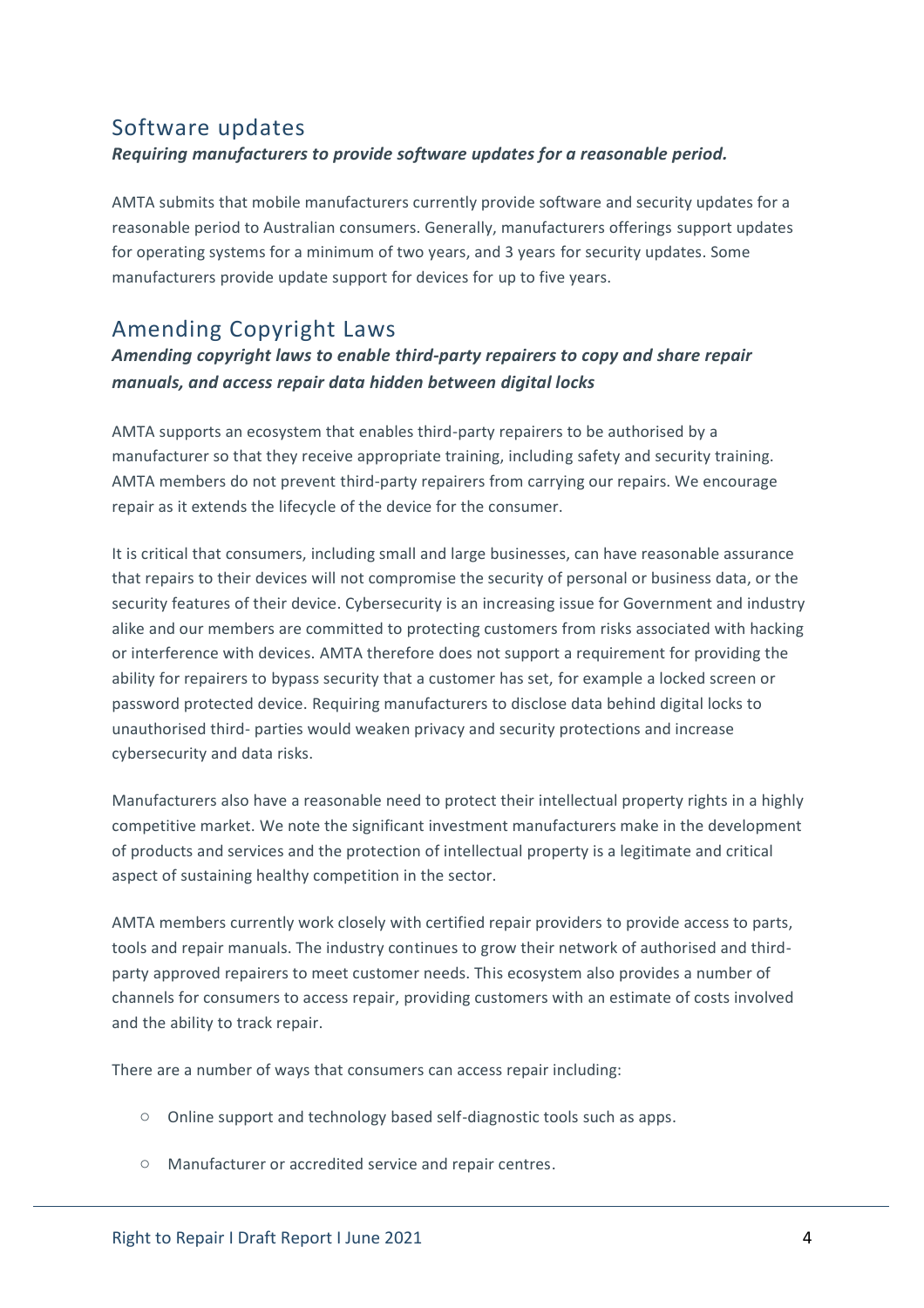- o Take-back services through retail outlets including manufacturer stores and retail stores such as Telstra, Optus, Vodafone, JB Hi-Fi, Harvey Norman that provide a significant geographical footprint throughout Australia.
- o Access to free mail-in repair services through Australia Post.
- $\circ$  Included accidental repair services and benefits to consumers who have purchased additional protection for their device, for example, some manufacturers offer value-adds, such as a free screen repair within the first year of purchase.

Industry continues to increase the number of authorised repairers throughout the country and provide rigorous training and support to ensure they can undertake the repairs. Manufacturers want to ensure that mobile phones are serviced and repaired by professionals. There could be serious health risks if mobile phones are not safely repaired. For example, there is a risk of catastrophic damage to products due to electro static discharge (ESD) if devices are not repaired in an ESD safe environment as all components and boards have a certain tolerance to ESD. If repairs or the repairer is not ESD compliant this can result in severe damage to the product or shorten the lifespan of the device. Similarly, if some components, such as batteries, are not handled carefully there can be health risks to the repairer or customer.

#### Warranties

#### *Prohibiting manufacturer warranties from being voided if consumers do not use the repairers and spare parts specified by the manufacturer.*

Handsets sold in Australia all have a manufacturer's warranty and Australian network providers also provide a warranty for a phone sold under a handset payment plan that covers the term of the contract. Mobile phone manufacturers provide Australian consumers with both in- and out-ofwarranty repair services for all their devices. These warranties complement the rights consumers have under the ACL.

Customers who are within their warranty, will quite reasonably, risk some loss of their warranty if they attempt to repair a device themselves or seek repair outside the manufacturer's authorised network. Damage caused by third-party repairer tends not to be covered by warranties and we believe this is reasonable.

It is our understanding, however, that manufacturers will continue to cover their warranty obligations for any operational failure not impacted by an unauthorised repair.

Similarly, some brands will honour their warranty even where a consumer has opted to use an independent repairer, provided genuine parts are used in the repair process. These brands also make parts available to independent repairers.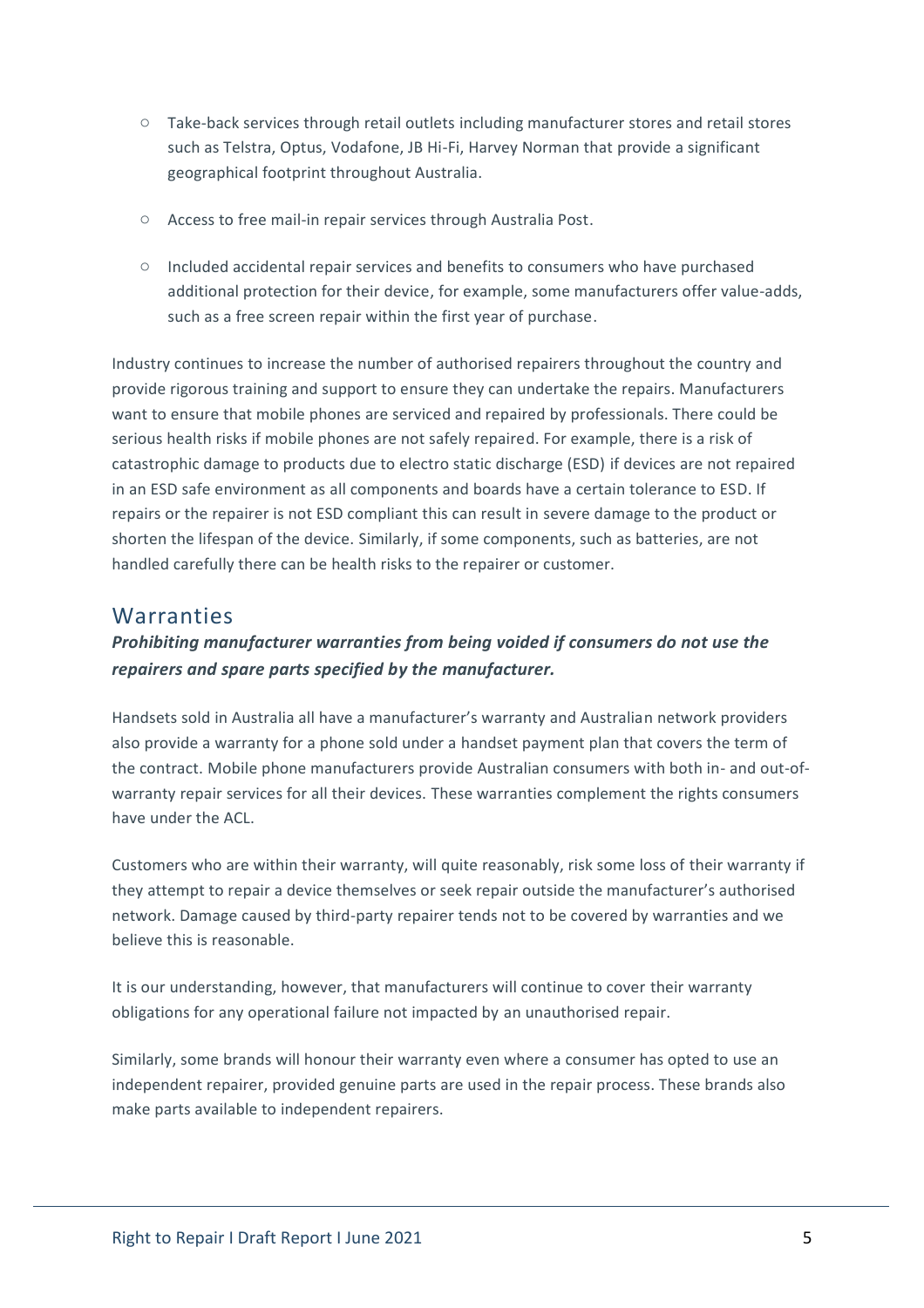### Product durability/repairability labels

#### *Developing a product durability or repairability labelling scheme to help consumers identify products that best meet their needs.*

AMTA supports labelling schemes that provide value to the consumer. In our view, the suggested durability or repairability labelling scheme would likely not provide improved value to consumers due to its inherent subjectiveness. There are such a range of highly variable factors that contribute to product durability, including lifestyle, occupation, and usage that make it difficult to derive a standard value for any device.

We therefore believe this could contribute to consumer confusion rather than provide useful information. While we understand the objective here, we do not consider it to be similar to other labelling schemes, such as those that measure energy efficiency of an appliance or recycled content of a product, as it is not able to be based on proven scientific data.

As noted in the Draft Report, France has implemented a repairability rating scheme. AMTA suggests that any introduction of a similar scheme in Australia, should seek to build and improve on the French model, noting that the French model has several shortcomings as outlined by the Productivity Commission in the Draft Report.

### Role of Product Stewardship Schemes

#### *Amending regulated product stewardship schemes, that remove current incentives that focus solely on product recycling.*

AMTA, through its successful voluntary accredited product stewardship program, MobileMuster, takes a proactive position in educating the community and encouraging responsible repair and reduce. Research conducted by IPSOS for AMTA<sup>2</sup>, indicates that consumers are concerned about the security of data on their devices and their ability to trust in the recycling process, which impacts on the propensity to recycle old devices when they have reached the end of their useful life.

Requiring stewardship schemes to meet repair and reuse targets could amplify these consumer concerns and in turn increase storage rates of product if consumers perceive a higher risk in donating a phone when it may be reused instead of only recycled, as per MobileMuster's current model where customers are guaranteed that all phones are fully recycled. An unintended consequence of such a requirement could be a disincentive for some consumers to recycle and result in a missed opportunity to increase the recovery of material through the recycling process.

<sup>2</sup> [Mobile Phone Use, Reuse and Recycling](https://www.mobilemuster.com.au/wp-content/uploads/2020/09/Mobile-phone-use-reuse-and-recycling.pdf) IPSOS report, 2020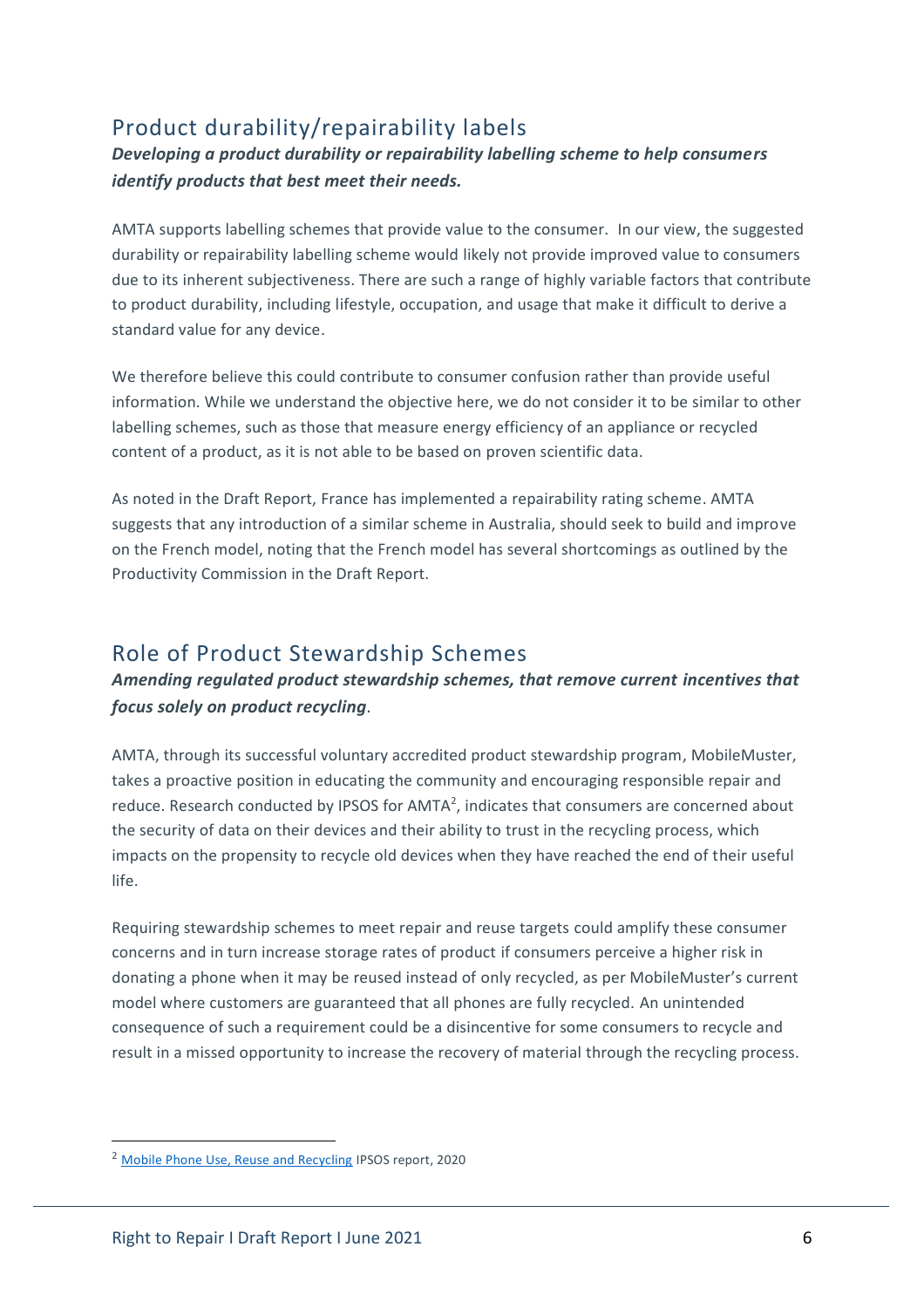Further, we note that the mobile industry is already supported by a mature reuse market and repair network. Setting targets for reuse and repair for stewardship schemes would mean that programs like MobileMuster would be duplicating the efforts of its members, as our members already have mature commercial reuse programs. Similarly, the independent repair network supports a second-hand market that already provides an established channel for reuse.

MobileMuster will continue to work with the Department of Agriculture, Water and the Environment (responsible for managing product stewardship accreditation under the *Recycling and Waste Reduction Act 2020*), to better understand the role of product stewardship when it comes to reuse and repair.

### Contact:

For any questions in relation to this submission please contact either:

- o Spyro Kalos, Head of Product Stewardship, AMTA or
- o Lisa Brown, Public Policy Manager at